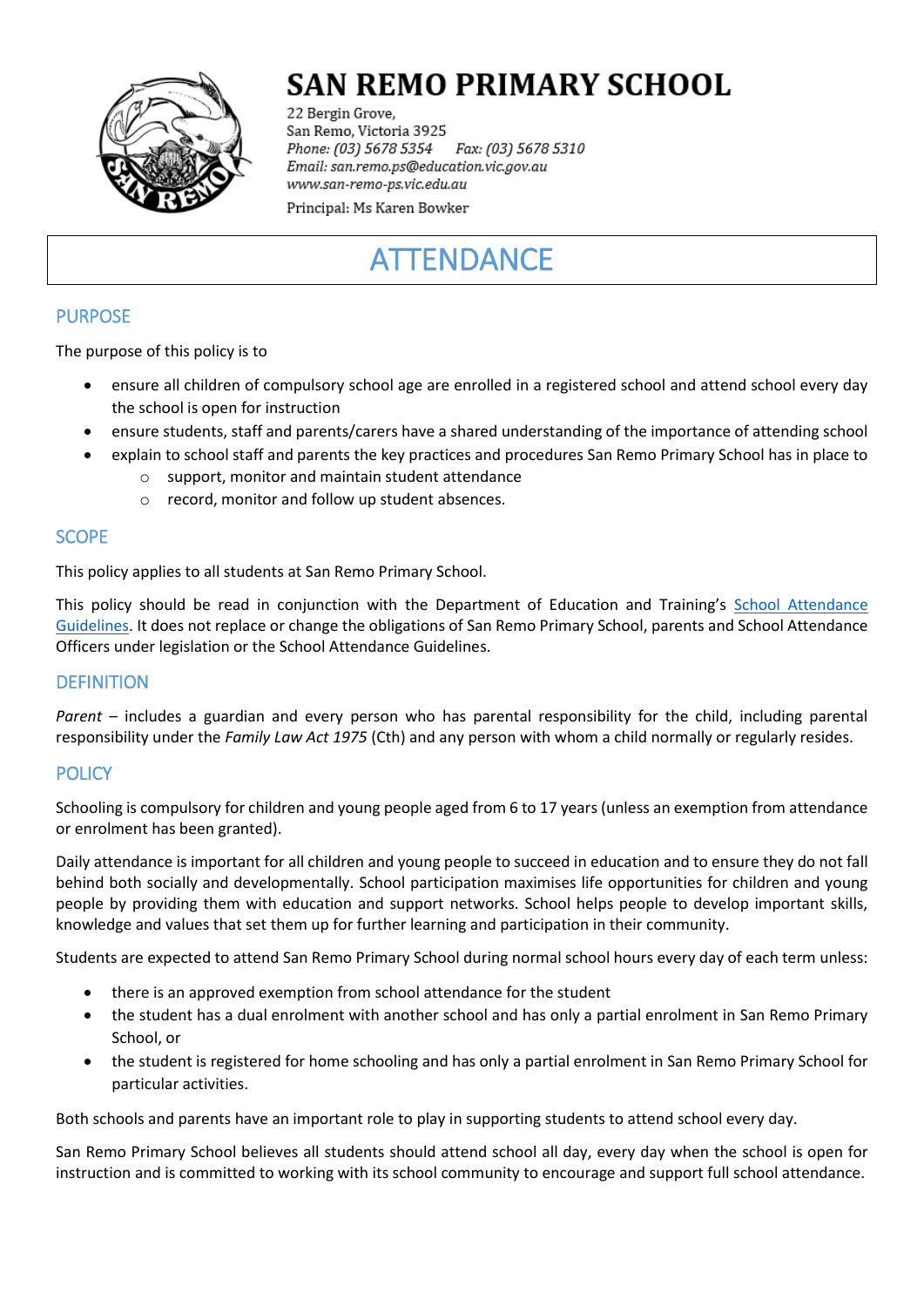Our school will identify individual students or cohorts who are vulnerable and whose attendance is at risk and/or declining and will work with these students and their parents to improve their attendance through a range of interventions and supports.

Students are committed to attending school every day, arriving on time and are prepared to learn. Our students are encouraged approach a teacher and seek assistance if there are any issues that are affecting their attendance.

San Remo Primary School parents are committed to ensuring their child/children attend school on time every day when instruction is offered, to communicating openly with the school and providing valid explanations for any absence.

Parents will communicate with the relevant staff at San Remo Primary School about any issues affecting their child's attendance and work in partnership with the school to address any concerns.

Parents will provide a reasonable explanation for their child's absence from school and endeavour to schedule family holidays, appointments and other activities outside of school hours.

#### Supporting and promoting attendance

San Remo Primary School's *Student Wellbeing and Engagement Policy* supports student attendance.

Our school also promotes student attendance by: having an inclusive educational program which includes the Bounce Back program, our School Counsellor, Breakfast Club and Kidsmatter program and other school programs designed to support attendance.

#### Recording attendance

San Remo Primary School must record student attendance twice per day. This is necessary to:

- meet legislative requirements
- discharge San Remo Primary School's duty of care for all students

Attendance will be recorded by classroom teacher at the start of the school day and after lunch using Compass software.

If students are in attendance at a school approved activity, the teacher in charge of the activity will record them as being present.

If students are in attendance at a school approved activity, the teacher in charge of the activity will record them as being present.

#### Recording absences

For absences where there is no exemption in place, a parent must provide an explanation on each occasion to the school.

Parents should notify San Remo Primary School of absences by either:

- recording their child's absence on Compass;
- informing the classroom teacher if it is a planned absence;
- contacting reception if it is an unplanned absence.

If a student is absent on a particular day and the school has not been previously notified by a parent, or the absence is otherwise unexplained, San Remo Primary School will notify parents by SMS/push notification message through Compass.

San Remo Primary School will keep a record of the reason given for each absence. The principal will determine if the explanation provided is a **reasonable excuse** for the purposes of the parent meeting their responsibilities under the *Education Training Reform Act 2006* and the School Attendance Guidelines.

If San Remo Primary School considers that the parent has provided a **reasonable excuse** for their child's absence the absence will be marked as '**excused absence**'.